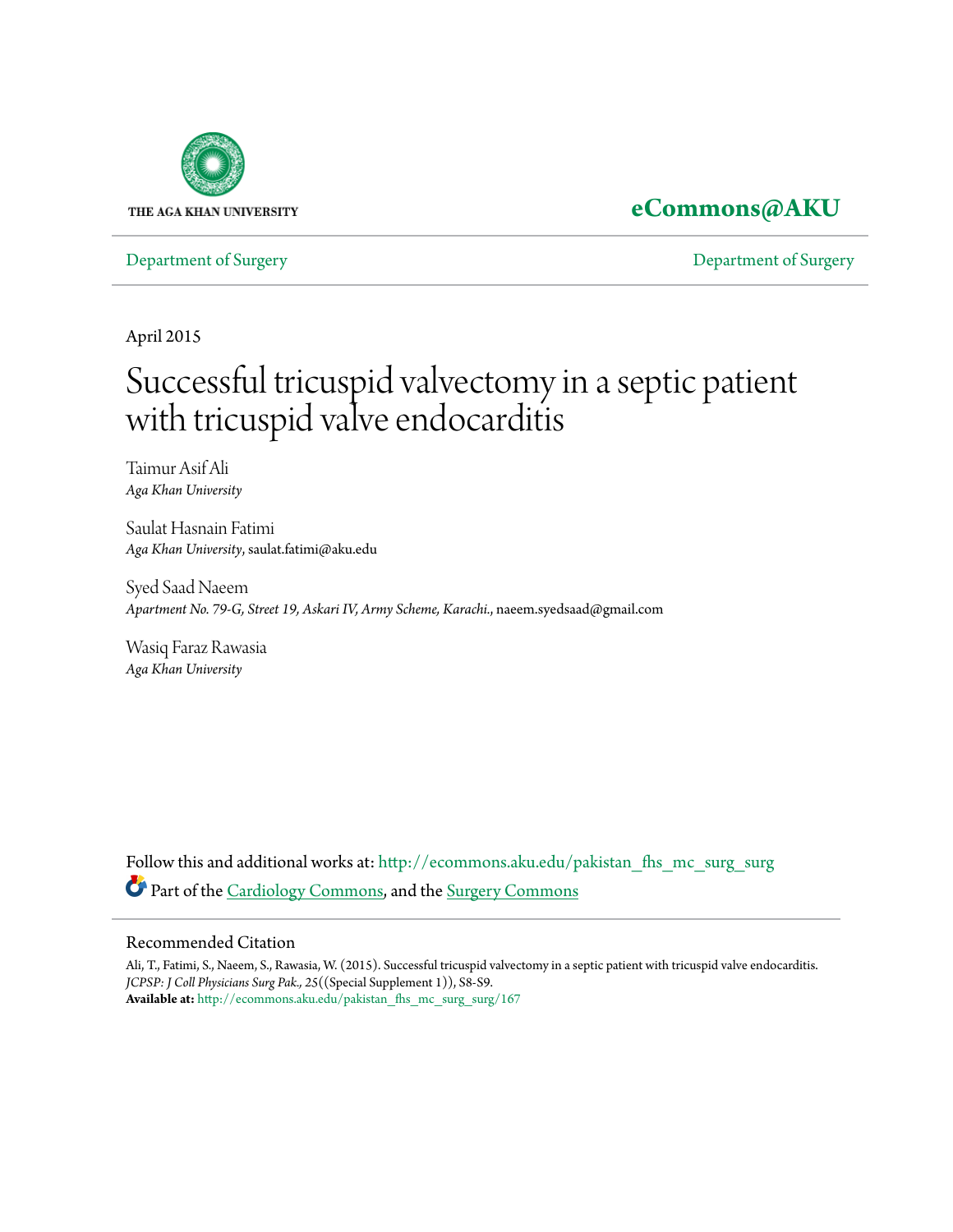# **Successful Tricuspid Valvectomy in a Septic Patient with Tricuspid Valve Endocarditis**

Taimur Asif Ali1, Saulat Hasnain Fatimi1, Syed Saad Naeem1 and Wasiq Faraz Rawasia2

### **ABSTRACT**

Endocarditis is characterized by vegetations, which is a mass of platelets, fibrin, micro-colonies of micro-organisms, and inflammatory cells, in the endocardium. Over the past three decades, the incidence of right-sided endocarditis has risen dramatically in Pakistan. We report a 36-year woman with a history of repeated intravenous analgesic injections for low back pain, presenting with high grade fever, sepsis and a white cell count of 44,000 with 90% neutrophils. Echocardiography showed large mobile vegetations on Tricuspid Valve (TV). Tricuspid Valve Endocarditis (TVE) is generally responsive to medical treatment; however, about 25% of TVE patients require surgical intervention. Long-term survival of a patient is possible without a prosthetic TV replacement, particularly if the pulmonary artery pressure is normal.

**Key Words:** Endocarditis. Tricuspid valvectomy. Echo-cardiography intravenous analgesic injection.

### **INTRODUCTION**

Endocarditis is one of the most serious complications of intravenous drug use, although right sided IE may occur in association with congenital heart disease and instrumentation of the right heart. The incidence of Right-Sided Endocarditis (RSE) amongst the intravenous drug users stands at 5 - 10% per year.<sup>1</sup> Being common in this population RSE especially involves the tricuspid valve with a propensity of high recurrence.<sup>2,3</sup> RSE accounts for 10% of all infective endocarditis in population based surveys. Generally, RSE can be treated with carefully tailored antimicrobial therapy against specific organism which gives a high alleviation rate.<sup>3,4</sup> However, this treatment modality is readily rendered useless due to the virulence of the organisms involved and their repeated exposure to the inciting agent. It is in these cases that surgery becomes the treatment of choice.

The purpose of presenting this interesting case is to develop awareness among clinicians that long-term survival of a patient without Tricuspid Valve (TV) replacement is possible, particularly if the pulmonary artery pressure is normal.

#### **CASE REPORT**

A 36-year woman with a history of repeated Intravenous (IV) analgesic injections for low back pain, presented with high grade fever and sepsis; and a count of 44,000 with 90% neutrophils, and admitted to the Aga Khan

*1 Department of Surgery, Division of Cardiothoracic Surgery, The Aga Khan University Hospital, Karachi.*

*2 Medical student, The Aga Khan University, Karachi.*

*Correspondence: Dr. Syed Saad Naeem, Apartment No. 79-G, Street 19, Askari IV, Army Scheme, Karachi. E-mail: naeem.syedsaad@gmail.com*

*Received: March 19, 2014; Accepted: December 27, 2014.*

Hospital, Karachi, Pakistan. Echocardiography showed large mobile vegetations on tricuspid valve. Initially the patient was kept on IV antibiotics but her condition kept on deteriorating with worsening sepsis. At that time patient was taken to the Operating Room (OR) and under cardiopulmonary bypass the tricuspid valve was exposed. The entire tricuspid valve was replaced by large yellowish mobile vegetations. All three leaflets of the tricuspid valve were completely resected. Due to extensive infection at the tricuspid position, no prosthetic valve was placed. Patient was taken off the cardiopulmonary bypass on high inotropic support. After a prolonged ICU stay in the ICU, patient recovered from her sepsis and was discharged home in a perfect health.

#### **DISCUSSION**

Right sided endocarditis is prototypically characterized by a mass of platelets, fibrin and colonies of microorganism, along with inflammatory cells which add to the degenerative process. Amongst the intravenous drug users who present with fever, it has been reported that most of them have echocardiographic evidence of RSE involving tricuspid valve and is followed by co-existing involvement of the mitral and aortic valve.4

The classical presenting complaints of RSE are persistent fever, bacteremia, sepsis and multiple pulmonary emboli featuring chest pain, dyspnoea, cough, and haemoptysis. The triad of bacteremia, fever, and multiple pulmonary infiltrates on chest radiography should always prompt an investigation for RSE. Even as most of the patients of RSE will have a systolic murmur, it is not distinctively pathologic in the majority of cases.5

The Duke system defines a major echocardiographic criterion for infective endocarditis as the finding of an oscillating intracardiac mass on the valve or supporting structures, in the path of a regurgitant jet, a paravalvular